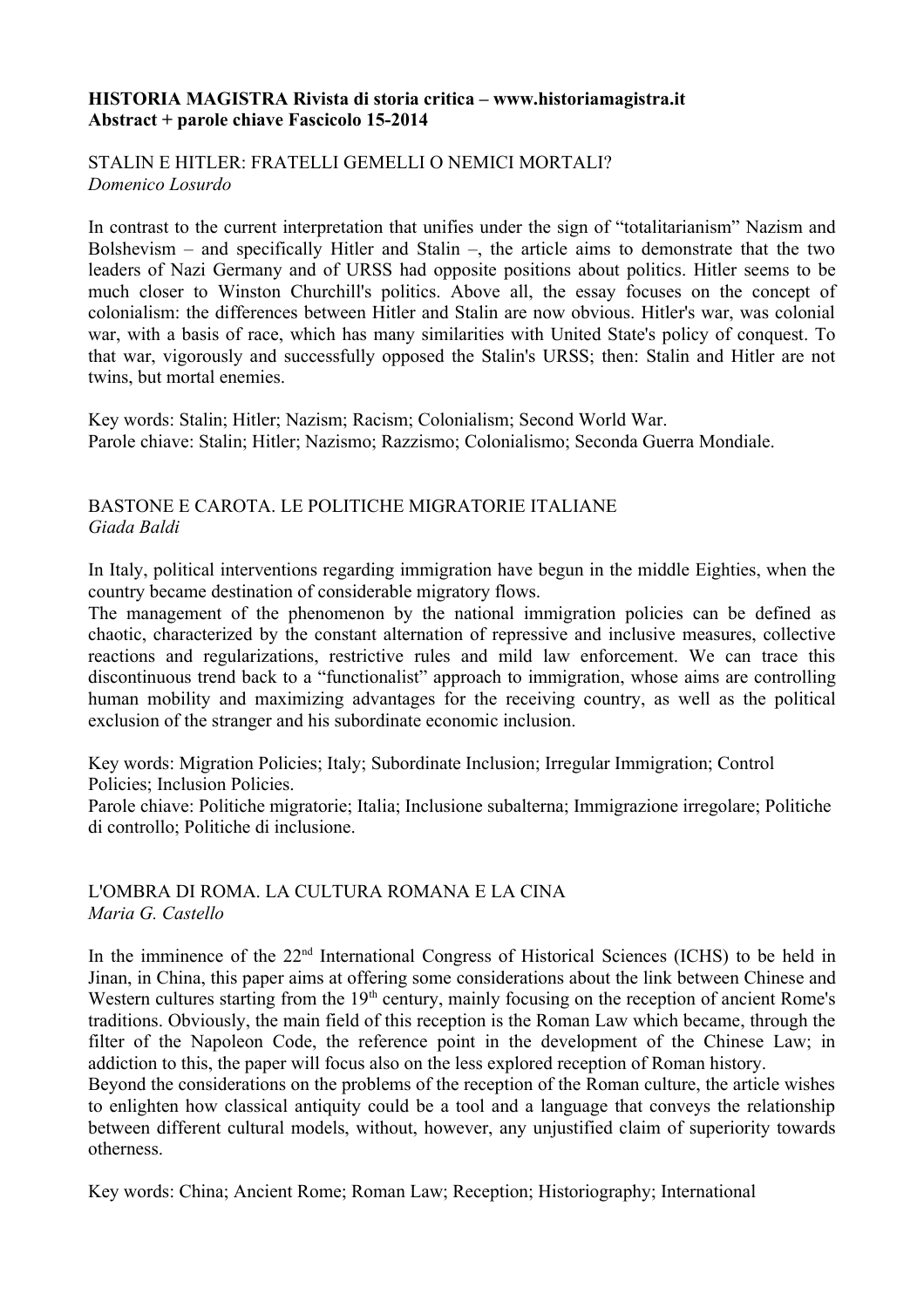Relationship. Parole chiave: Cina; Roma antica; Diritto romano; Storiografia; Relazioni internazionali.

BELICE, L'OCCASIONE MANCATA. L'IMPEGNO DI PIO LA TORRE DOPO IL TERREMOTO (1968-1978) *Simona Fazio*

Pio La Torre (1927-1982) – trade unionist, prominent personality of PCI, politician strongly committed to the fight against organized crime and mafia, deputy at Sicilian Regional Assembly and member of the Chamber of Deputies – throughout his political life led within the relevant institutional bodies the voice of thousands of people affected by natural disasters. In particular, the analysis of parliamentary activity performed by Pio La Torre in favor of the inhabitants of the Valle del Belice, hit by a powerful earthquake in the night between 14 and 15 January 1968, provides some important insights on the conception of the role of elective assemblies in this area: from the control of the activities carried out by the executive during the emergency, to that of representative channel of the requests expressed by the affected populations and even to the most sinister use of the adverse event as a useful tool for the construction of political consent. At the same time, it shows how the action carried out by the Sicilian deputy has been particularly innovative, since it was subtended by the ambitious political project aimed at transforming a destruction event into a chance for economic revival.

Key words: Pio La Torre; Valle del Belice; Earthquake; Sicilian Regional Assembly; Chamber of Deputies; Development Policies for Southern Italy.

Parole chiave: Pio La Torre; Valle del Belice; Terremoto; Assemblea Regionale Siciliana; Camera dei Deputati; Politiche di sviluppo per il Mezzogiorno d'Italia.

# QUANTO ERA SCHIAVISTA L'ANTICA ROMA? NOTE STORIOGRAFICHE *Mattia Balbo*

This article discusses historiographical myths on the role and the size of slavery in the Roman empire (200 BC-AD 200). The text focuses on the misleading comparison between classical slavery in Rome and Atlantic slave trade in modern age  $(18<sup>th</sup>$  and  $19<sup>th</sup>$  centuries). Ancient and modern slavery share some common features; however, modern historiography has often over-interpreted this apparent similarity, ignoring many social, economic and juridical differences between these two models. Such a misunderstanding affects two particular topics, above all: the attempts to calculate the rank of salve population in Roman empire and the model-explanation of classical villa, which is often conceived as a colonial plantation.

Key words: Slavery; Plantation; Demography, Manpower; Roman Villa; Slave Trade. Parole chiave: Schiavitù; Piantagione; Demografia; Forza lavoro; Villa romana; Tratta degli schiavi.

## BELLA CIAO, OVVERO LE PANSANE DI UN «CONTROSTORICO» *Francesco Trento*

In his latest book, Giampaolo Pansa brings his conflict against the Italian Resistance to a new level: in a very unrefined lombrosian analysis, communist partisans are always depicted as "ugly", "neurotics", even "badly-dressed", while the non-communist partisans (the good ones, in Pansa's view) are commonly "good-looking", "generous", "handsome". The central thesis is unchanged: the Italian communist party craved for the nazi retaliations, and deliberately tried to cause them, so the